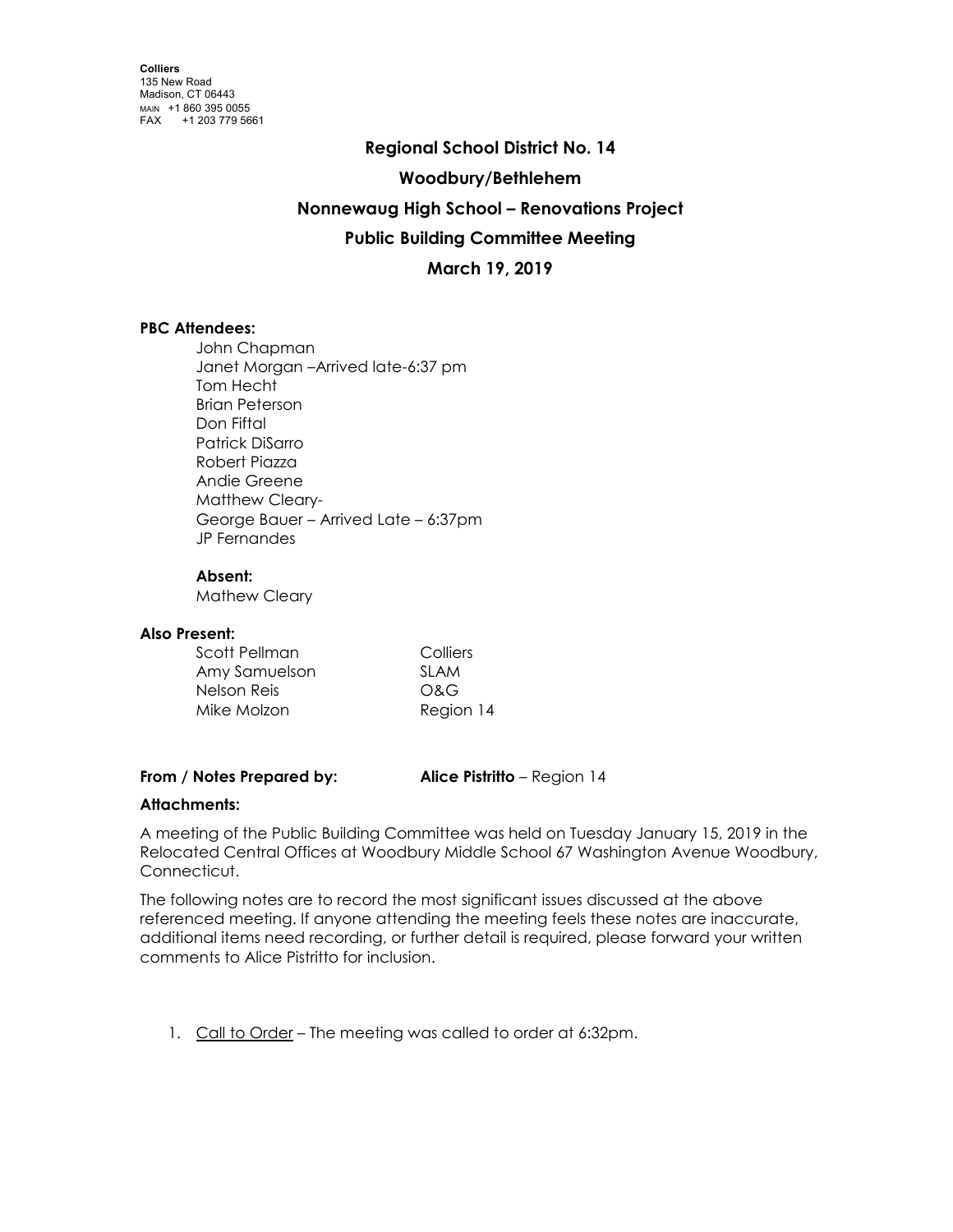- 2. Finance Report Scott Pellman
	- There was a finance working group meeting this past Wednesday where the team reviewed the latest pay applications along with the current project budget and contingencies.

The following PCO's were reviewed and approved:

- $\circ$  PCO 103 Plantings at the top of the retaining wall \$4,590
- o PCO 104 Single occupant toilet lock changes \$2,405
- o PCO 105 Added storage cabinet at girl's toilet room \$2,539
- $\circ$  PCO 108 Existing electrical panel E repairs \$3,870
- $\circ$  PCO 109 Well pump control panel \$8,175 this request was in the planning stages but was accelerated when a transformer in Town blew out cutting off one leg of power which burned out the coils of the existing control unit. A request had been made by Mike Molzon to replace the unit and the equipment has been ordered. The problem was discovered the following days when the holding tank water level reached a point where the circulating pumps shut down resulting in the loss of water at the school around 11:30am forcing an early dismissal. The school is operating under a temporary repair until the new control unit is installed.
- o
- An updated contingency status report was provided for the committees review along with an updated cash flow analysis. The project has expended \$967,813 in construction contingency and there are pending issues or Owner improvements that total an additional \$1,230,727 which include place holders for bleachers and field lighting of \$800,000 and septic drywell renovations of \$120,000.
- The current available contingency for the High School is 2.56 million prior to implementing any of the pending issues. The available contingency for the Central Office project is approximately \$650,000.
- State change order No. 8 has been prepared by O&G and will be signed and sent to the State. The next application for reimbursement from the State will be prepared for submission before the end of the month and will include the February application to be approved this evening along with a projection of expenses for March.

#### 3. **OPM Report – Scott Pellman reported on the following:**

- **a.** Project Update Phase 2
	- The phase 4 transition has started and demolition is well underway, the takeover of the lower floor locker room area was delayed a few days until after the basketball team finished with the state tournament. 3 Conex boxes were secured to temporarily store the athletic equipment. WB Meyer moving was secured to provide the moving services.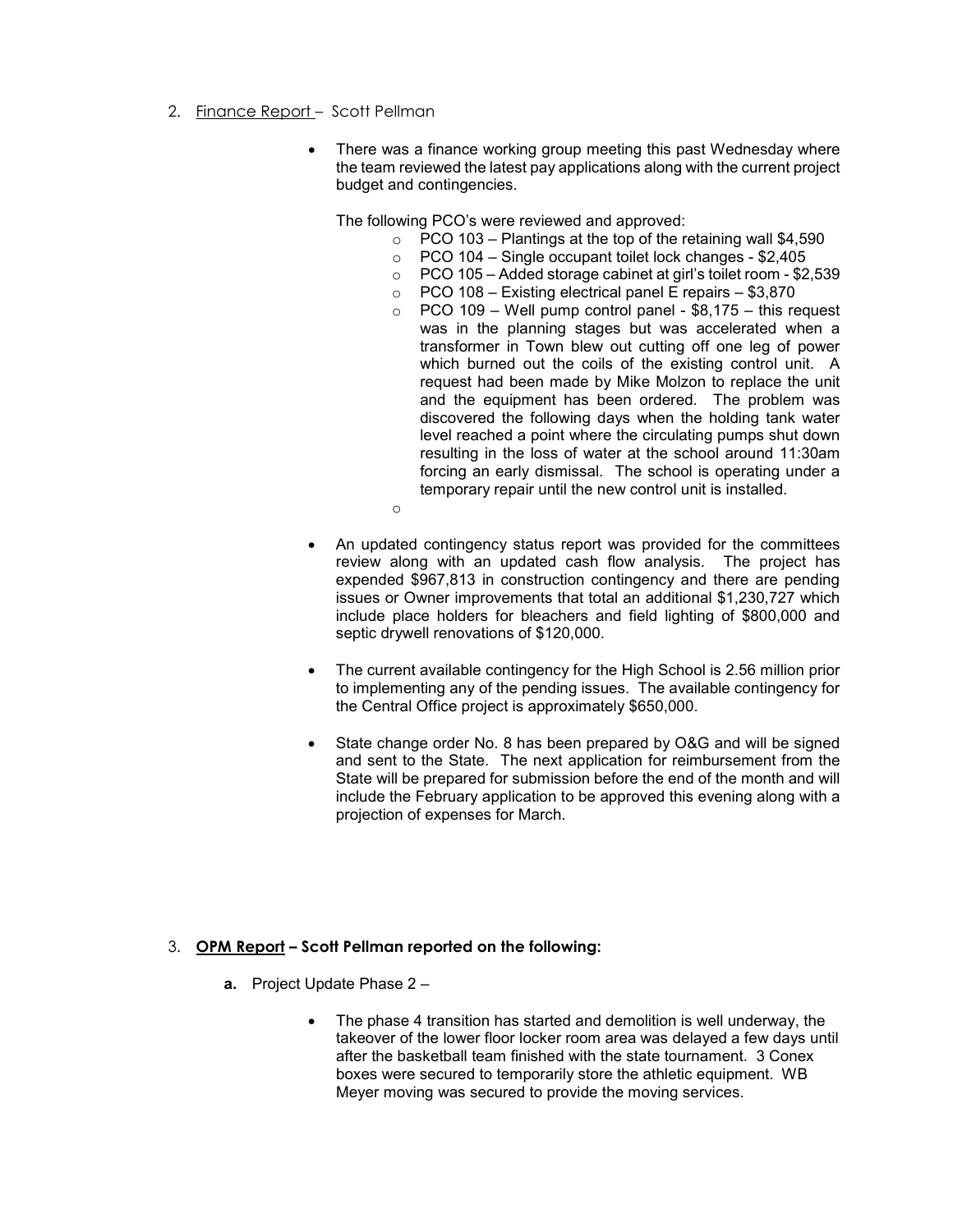- The PA system has continued to be a challenge and as of today O&G along with our field representative confirmed that all paging functions and bells appear to be operating normally. One room is being worked on this evening.
- At the end of the month the auditorium and band room should be turned over to the School. Furniture deliveries will take place on March 26<sup>th</sup>. Janet Morgan asked –Is that space 100% complete or turned over because of deadline – Nelson- Auditorium is not 100% complete however, prepared for use as classroom space. Area is equipped with temporary rails, PA system and fire system.
- There was a walk through on Monday to review the athletic fields and begin planning for the spring renovations.
- The O&G team, Colliers and school administrators continue to meet weekly to review project coordination issues. And Administrative staff

## **PCOS**

a. **PCOS -**There are three PCO's that need to be reviewed and acted upon this evening.

**PCO–107** – Gas sensors for 2<sup>nd</sup> floor science rooms – \$17,749 Sensors will turn valve off to cut gas. Pipes are not pickled at this time so you do not smell the gas if there is a leak and this is a requirement for use. At this time, it appears that the firstfloor gas lines have pickled and you can smell the gas. Teachers can turn off valve when not needed for experiments. Approve with contingent of Janet's approval per State requirements.

**John Chapman made a motion that the public building committee approve PCO – 107 dated 3/12/2019 for a total of \$17,749 to provide gas sensors for the 2nd floor science rooms contingent upon the approval of the Fire Marshal. Seconded by JP Fernandez – Discussion-All in favor- Unanimous**

> **PCO- 110** – Plastic Laminate infills at top of lockers to soffit in staff area - \$982.00 – this was revised down a few hundred dollars and was not available for the finance working group to review.

**John Chapman made a motion that the public building committee approve PCO-110 dated 3/12/2019 for Plastic Laminate infills at top of the locker to soffit in staff area for a total of \$982.00. Seconded by JP Fernandez – Discussion-All in favor- Unanimous**

> **PCO-111** - OT for electrician to complete phase 3 science rooms to be taken from the GMP allowance - \$0 change order. Coming from allowance line item page 27. At 87% Nelson noted we are doing well.

**John Chapman made a motion that the public building committee approve PCO-111 dated March 18, 2019 for Plastic Laminate infills at top of the locker to soffit in staff area for a total of \$982.00. Seconded by JP Fernandez – Discussion-All in favor- Unanimous**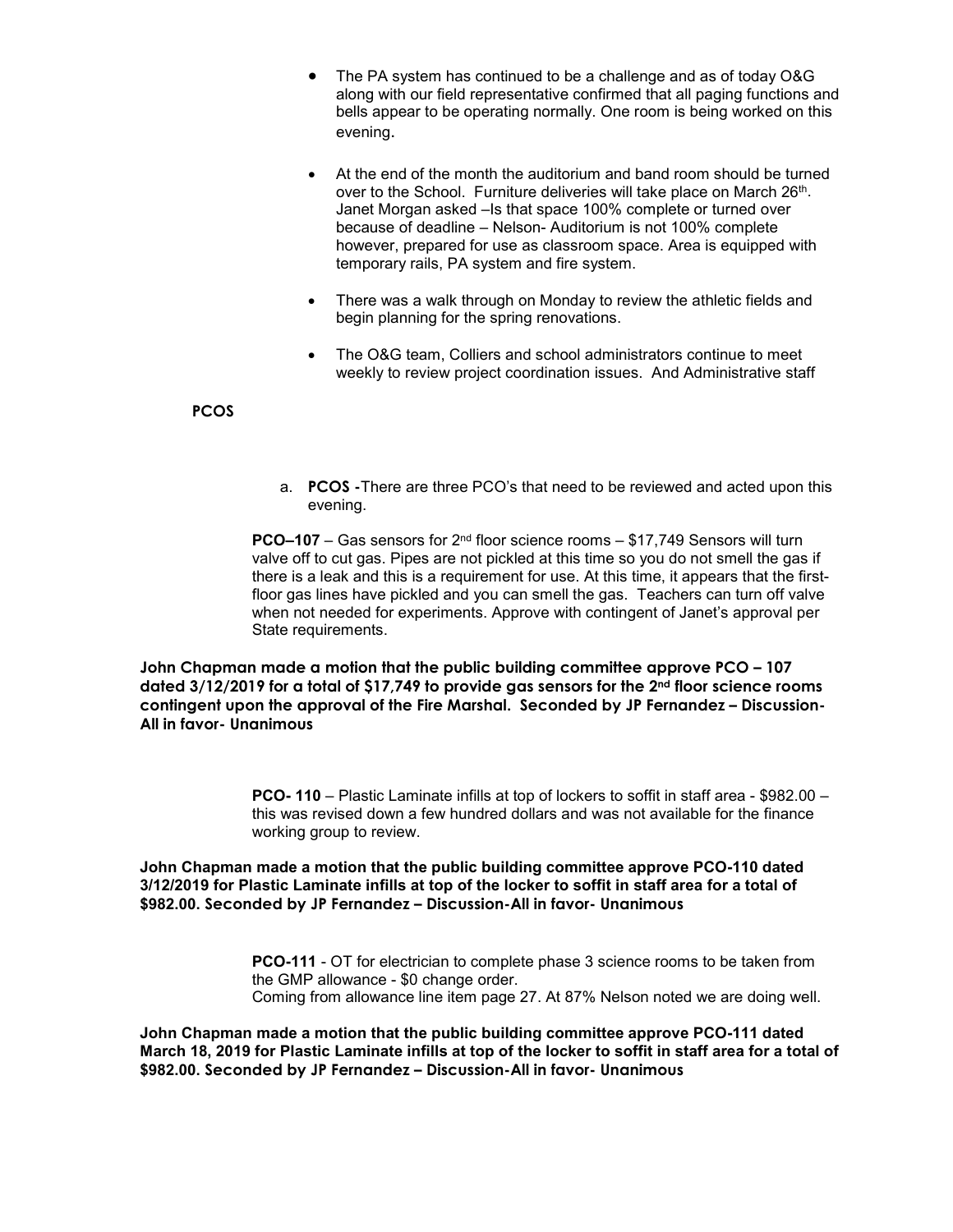## 4. **Architects progress update – Amy Samuelson reported on the following:**

- Continue to work with Colliers/O&G pushing the project forward. There are occasional submittal reviews and questions to be answered
- Engineers scope of work necessary for addition of lighting and bleachers.
- Additional lightening to include the pedestrian lighting to stairs, the concession area, bleacher areas, handicapped parking area. It is a larger scope of work than discussed last month. Pedestrian lighting must work in case of failure of athletic field lights or bleacher lighting
- Engineers report on drywell replacement system was received today. Scott P and Amy will review this report and will make recommendations next month.
- Proposal of approximately \$8,000 for the remaining design work for replacement of drywells and through approval with the state.(13,000 gal septic tank with 4,000 gal tank)
- Railing sample and images and chip colors as well as approved shop drawings for review to refresh committee of what was approved.
- Discussion on side lights for security. Waiting on cost of film for protection/security. This film is being used in other areas in building already.
- Design change for addition of offices in Guidance in response to change.
- School store relocated upstairs
- Literacy office relocated.
- Pat D- asked about cost of 500 seat option vs 1,000 seat option. Andie G – comparative prices for 500 seating approximately \$200,000.
- 5. **Construction Manager Update – Nelson Reis - Project Manager reported on the following:**
	- GMP contingency running approximately at 1.3 million
	- Staff changes- New Project Engineer is Brian Kelly
	- Phase 4 15% math wing and locker rooms (both boys and girls)
	- Site work 63 % snow removal February- Meeting to remobilize this past week which included Mike Molzon,
	- Start concession stand sooner than later
	- Reviewed GMP log doing well
	- Cost schedule critical- drywell, gas detectors
	- Locker rooms- Area C- demolition started mid-March
	- Boiler room Area D still working on electrical
	- Demolition April break requires cutting water off and work is loud
	- Chemistry labs, faculty, fume hoods working 2nd shift. Hoods to go through certification process then turned over to the school.
	- Auditorium and music room moving along, stage rigging, and theatrical lightening stage flooring starts Thursday. Working 6 day weeks
	- Walls painted, seating assembly began
	- April 1<sup>st</sup> turnover
	- JP- Punch list above ceiling work Amy said yes, completed and verified.
	- Exterior, gutters, exterior all starting to show the gray color working in
	- Summer painting exterior brick
	- Air handling unit 2 will be turned on Mar. 27, 2019 for auditorium
	- Music room air handler has been turned on.
	- Working with SLAM and Colliers, school and project team for any concerns or problems
	- Gymnasium critical turn over process and needs to be started for by April. Time consuming
	- Tap in to overtime if necessary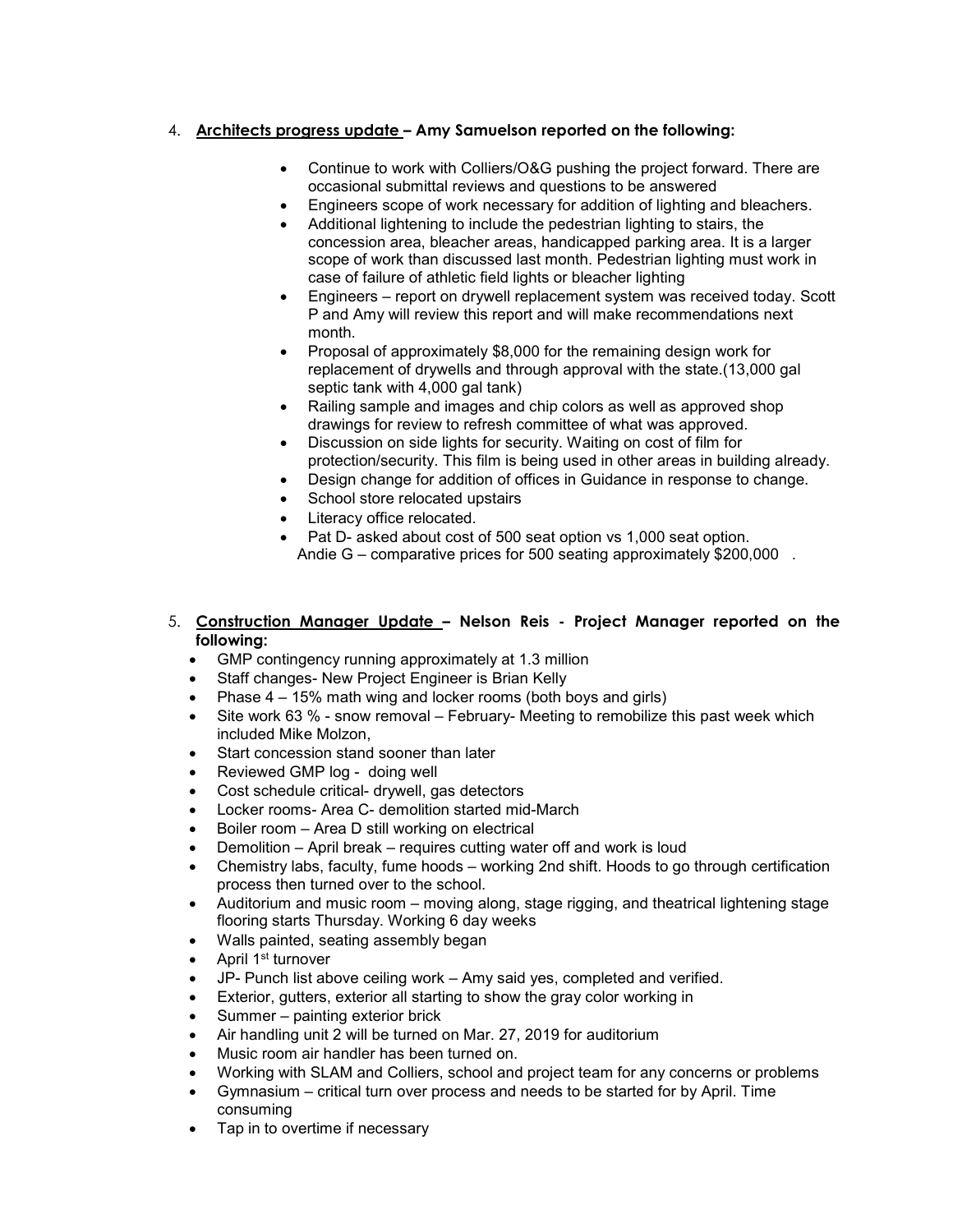- John Chapman asked Abatement phase 4 has begun. $2<sup>nd</sup>$  floor clearances were received on Tuesday. 1st floor building containments and begins on Thursday/Friday. Clean demolition has been completed.
- John Chapman asked if Auditorium is photo appealing- next week will give people an idea of how it looks
- Seating begins tomorrow

**John Chapman made a motion that the public building committee approve the O&G Pay Application No.19 for the period from February 1, 2019 to February 28,2019 in the amount of \$1,007,778.97. Seconded by Andie Greene – Discussion- All in favor - Unanimous**

- 6. Other Business
- 7. Public Comment
- Jennifer Higgins: Thank you for all efforts and time. Excited about what our kids will have. Kids are handling construction well. We would encourage committee to find money for lights and bleachers for our fields. Community passed these options for lighting and bleachers in original proposal but it was given up in because of the delay in the project due to the lawsuit. It was a hard fought battle and the vote won by 4 votes. We ask that you consider putting lights and bleachers back into the project.
- Mark Duncan asked on behalf of the Nonnewaug Lacrosse Club team add Lacrosse lines to new turf field. We have a 10 year existence. 23 players, 17players are Nonnewaug students. We are currently getting ready to petition to NHS for the addition of Lacrosse to sports at Nonnewaug. We would like the opportunity to play at NHS. Currently our home games are played at Mitchell Elementary School. We are open to fundraiser/pay to play. Would like some field time in spring and summer with Park and Rec.
- Jennifer Miller Park and Rec- commends parents and lending support to the parents for the past 10 years as well as adding the lines for Lacrosse. Park & Rec currently pays for paint and parents paint the lines. Cost of paint is approximately \$130.00 per game. New Turf field has sewn in lines for Football, Soccer, Field Hockey

Amy S will look into if additional lines can be added. Turf could be fabricated already however, you can paint on turf.

Nelson will call contractor to see if fabrication has been done yet.

 John C asked to make a call and what options are available. Lacrosse team some type of coordination with AD and Administration.

 Jen Miller- Spoke to Declan Curtain about Lacrosse use and he was in favor. Cost will be reviewed

Final comments/thoughts

- John Chapman- What is the sense of bleacher/Lighting proposal timeline
- Amy will review with Scott and put out to O&G for pricing
- JP- Concerned about timing for lighting and impact on the new field after the fact the field is established
- Pat D- lighting and bleachers are separate- Bleachers possible prior to lights
- Lighting/Bleachers not state reimbursed, cost is 100% on the region
- Permitting will need to be revisited for lighting- Review with wetlands